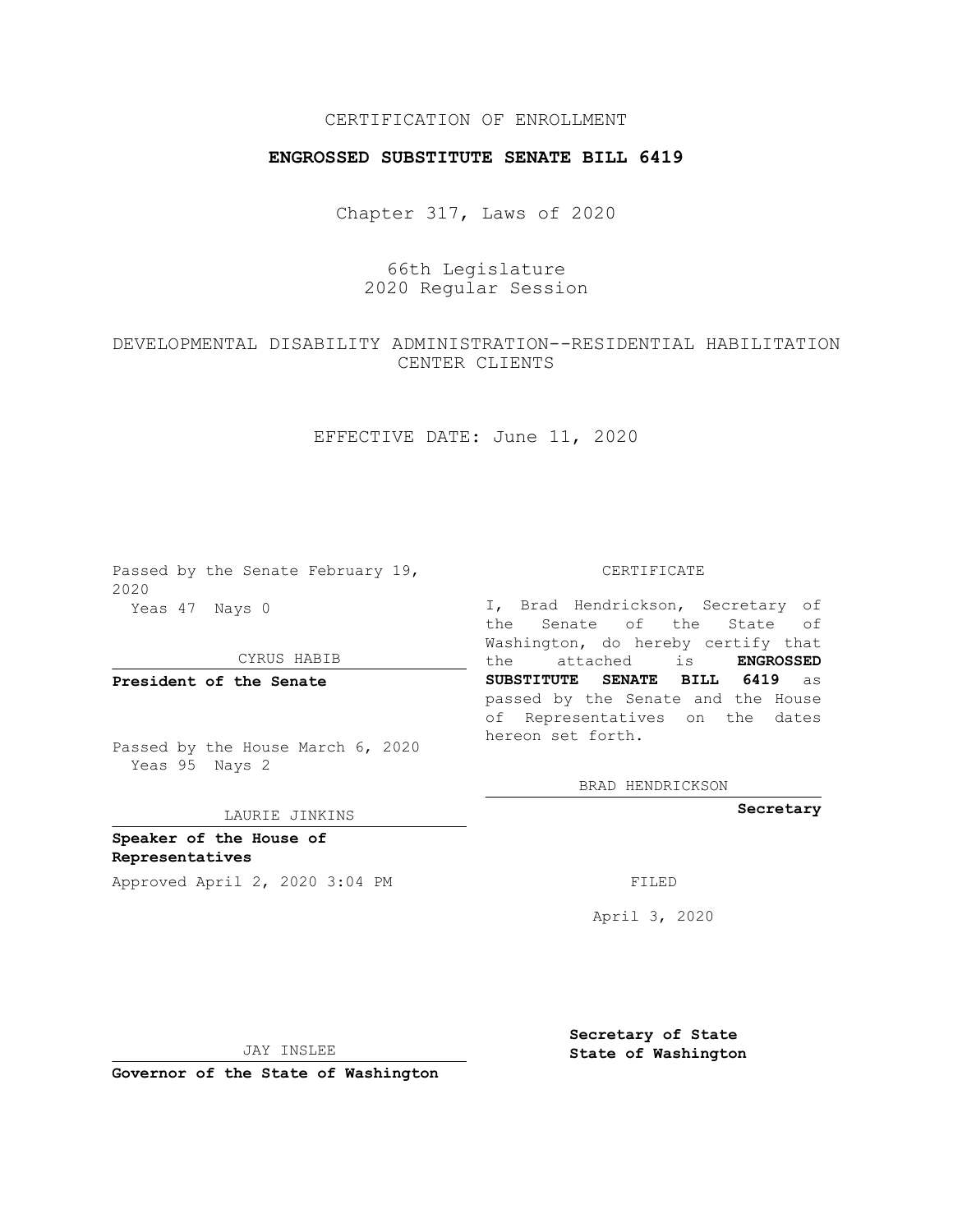#### **ENGROSSED SUBSTITUTE SENATE BILL 6419**

Passed Legislature - 2020 Regular Session

# **State of Washington 66th Legislature 2020 Regular Session**

**By** Senate Human Services, Reentry & Rehabilitation (originally sponsored by Senators Keiser, Braun, Rolfes, Randall, Rivers, Dhingra, Darneille, Wilson, C., Saldaña, and Salomon; by request of Office of the Governor)

READ FIRST TIME 02/06/20.

 AN ACT Relating to implementation of the recommendations of the December 2019 report from the William D. Ruckelshaus center regarding residential habilitation center clients; creating new sections; and 4 providing an expiration date.

BE IT ENACTED BY THE LEGISLATURE OF THE STATE OF WASHINGTON:

 NEW SECTION. **Sec. 1.** (1) The legislature finds that the recommendations in the December 2019 report, "Rethinking Intellectual and Developmental Disability Policy to Empower Clients, Develop Providers and Improve Services" are the product of deliberations among a diverse and dedicated group of stakeholders facilitated by the William D. Ruckelshaus center, and are critical to advancing the continuum of care for individuals with developmental disabilities.

 (2) The legislature intends to design a phased-in, multiyear implementation plan based on the recommendations from the report with the goals of reducing the risk of federal divestment from Washington's intermediate care facilities and providing appropriate care to clients of the developmental disabilities administration.

 NEW SECTION. **Sec. 2.** (1) The developmental disabilities administration within the department of social and health services must develop a plan to implement the recommendations of the December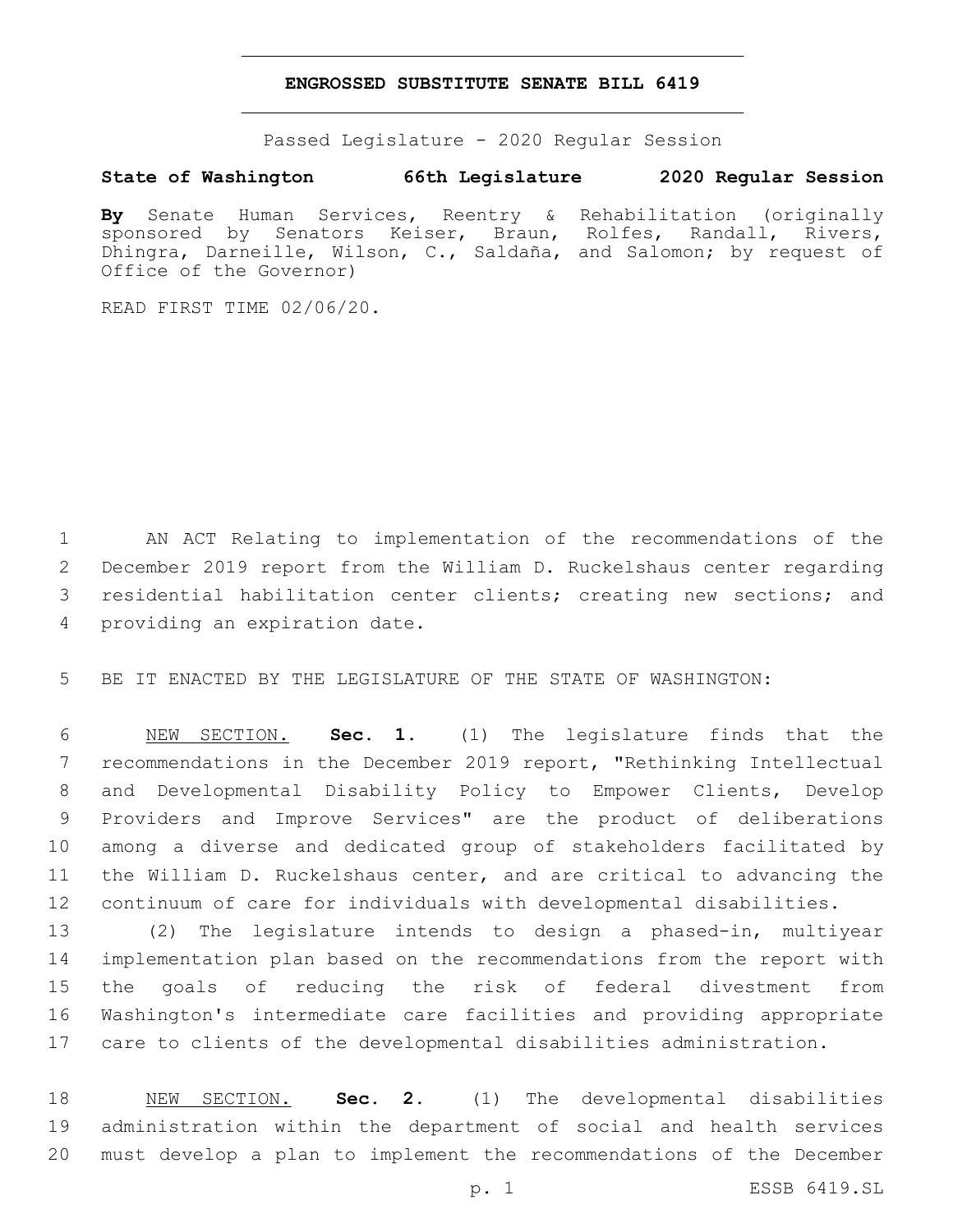2019 report from the William D. Ruckelshaus center regarding residential habilitation center clients. The administration also must collaborate with the office of financial management to create a financing plan to include as part of the recommendations for implementation. A preliminary implementation plan must be included within a report to the governor and the appropriate policy and fiscal committees of the legislature no later than November 1, 2020. A final implementation plan and report must be provided to the governor and the appropriate policy and fiscal committees of the legislature no later than September 1, 2021. The final plan and report must describe the implementation plan, timeline, any recommended statutory changes, and a financing plan and expected fiscal impacts of operationalizing 13 the recommendations.

 (2) The legislature hereby creates a joint executive and 15 legislative task force to oversee the development of, and to approve, the preliminary and final reports prior to submission. The members of 17 the task force must include:

18 (a) The governor or his or her designee;

 (b) One member from each of the two largest caucuses in the 20 senate, appointed by the president of the senate;

 (c) One member from each of the two largest caucuses in the house 22 of representatives, appointed by the speaker of the house; and

 (d) The secretary of the department of social and health services 24 or his or her designee.

 (3) The governor or his or her designee must convene and chair the task force. The department of social and health services must 27 staff the task force.

 (4) The task force must periodically meet with, provide updates to, and solicit feedback from stakeholders. The task force may meet with stakeholders collectively or individually, at the task force's discretion. The task force must make funds available to reimburse travel expenses for stakeholders who are not participating on behalf of an employer, governmental agency, or other organization and allow for telephonic or other means of remote participation. The 35 stakeholders must include but are not limited to:

36 (a) The developmental disabilities council;

37 (b) The Arc of Washington;

 (c) A representative of the organization designated to implement the protection and advocacy program pursuant to RCW 71A.10.080;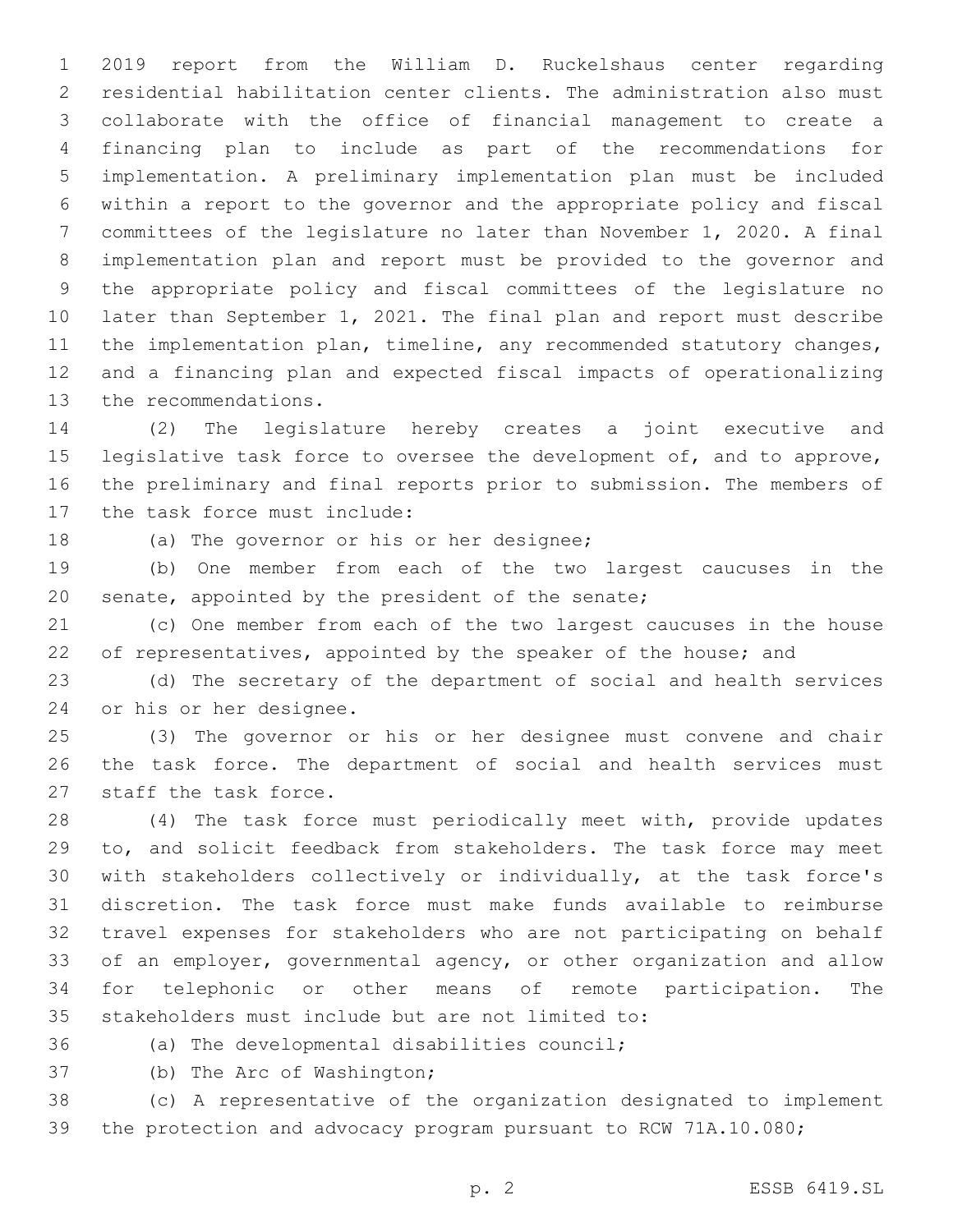(d) Family members or guardians of current residential habilitation center residents, including members of the friends of 3 residential habilitation centers groups;

 (e) Individuals with developmental disabilities, which may include residents of the residential habilitation centers;

- (f) The Washington federation of state employees;
- -

(g) Developmental disability self-advocacy organizations; and

(h) The service employees international union 1199.

 (5) The preliminary and final reports must advance the recommendations of the Ruckelshaus report to design and implement a modern, community-focused, person-centered, and individualized service delivery system for individuals who reside in residential habilitation centers, with an emphasis on investments in community residential service options, including services and options for those with complex behavioral needs. At a minimum, they must address the following four guideposts from the December 2019 report, "Rethinking Intellectual and Developmental Disability Policy to Empower Clients, 18 Develop Providers and Improve Services":

 (a) Increasing the capabilities of community residential 20 services;

(b) Improving cross-system coordination;

(c) Investing in state-operated nursing facilities; and

 (d) Redesigning intermediate care facilities to function as short-term crisis stabilization and intervention facilities.

 (6) In developing the implementation plan, the task force must review and consider the following recommendations from the December 2019 report, "Rethinking Intellectual and Developmental Disability Policy to Empower Clients, Develop Providers and Improve Services":

 (a) Assess options to expand forecast-based maintenance level funding adjustment for the developmental disabilities administration waiver services. This includes developing and examining options to more accurately project demand for developmental disabilities administration waiver services in order to provide funding that is 34 predictable and aligned with caseload demand;

 (b) Reduce case management ratios, with a goal of a general caseload of one case manager per thirty-five clients;

 (c) Expand state-operated community residential options. This includes expanding state-operated living alternatives and four-bed facilities that provide stabilization, assessment, and intervention 40 services for individuals with complex behavioral support needs;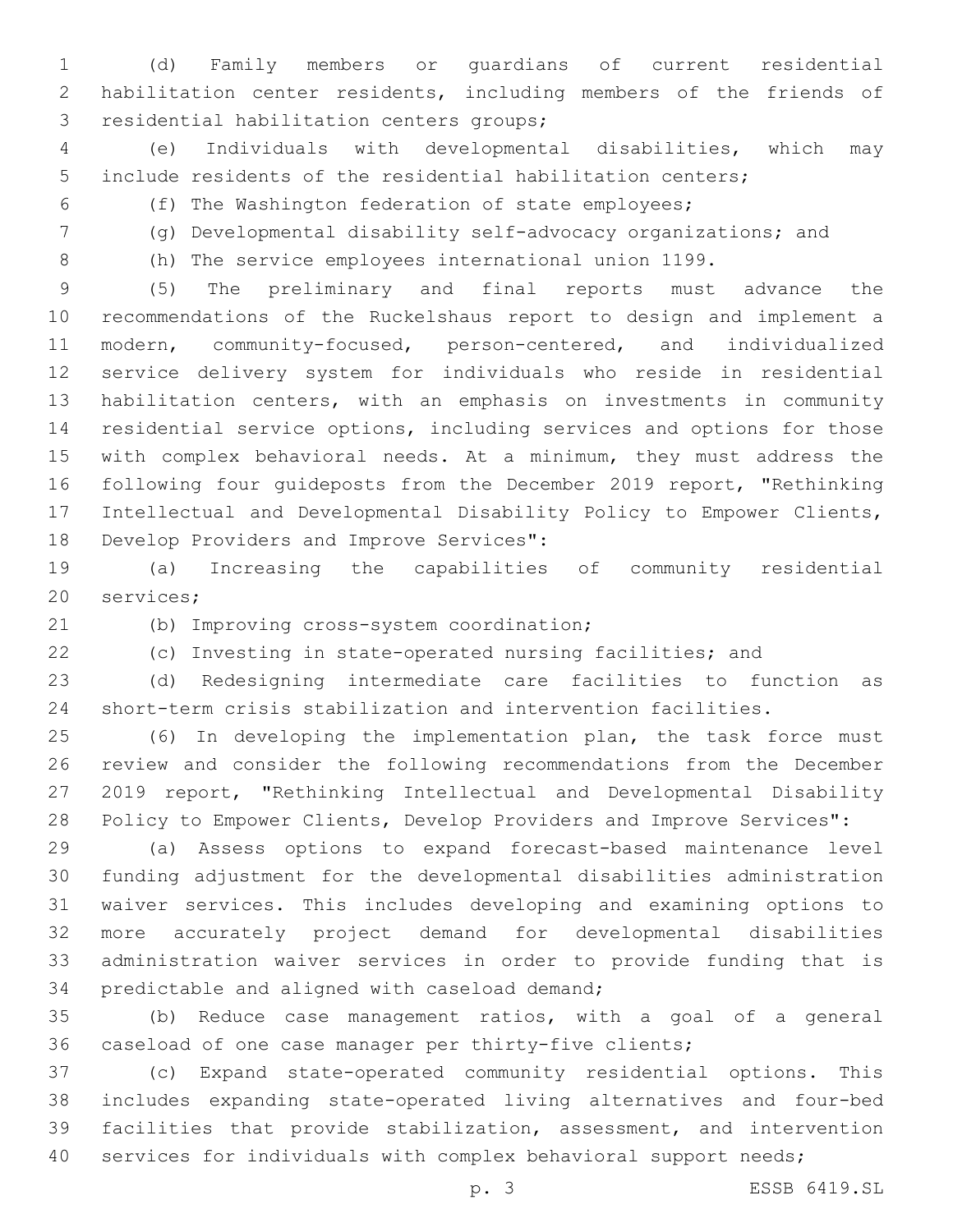(d) Expand quality assurance efforts by developing uniform quality assurance metrics that are applied across community residential settings, intermediate care facilities, and state-4 operated nursing facilities;

 (e) Assess options for an alternative, opt-in rate structure for contracted supported living. This includes considering a model that would provide contracted providers with an enhanced rate for serving individuals with complex behavioral needs, completing additional 9 training, and submitting to additional monitoring;

 (f) Increase the options for overnight planned respite, including increasing the number of funded respite hours available to clients 12 and the number of respite beds statewide;

 (g) Expand apprenticeship opportunities for medical and direct care professionals who have received specific training related to working with individuals with developmental disabilities. This includes working with the Washington state apprenticeship and training council, colleges, and universities to establish medical, dental, nursing, and direct care apprenticeship programs that would address gaps in provider training and overall competence;

 (h) Continue reforming guardianship. This includes, but is not limited to, supporting the ongoing stakeholder work groups regarding the implementation of the uniform adult guardianship and protective 23 proceedings jurisdiction act;

 (i) Address the challenges of access to affordable housing for individuals with intellectual and developmental disabilities;

 (j) Enable professional staff at the state-operated intermediate care facilities to provide state plan benefits to individuals who reside in the community. This includes directing the developmental disabilities administration to work with the health care authority and their contracted managed care organizations to establish the agreements necessary for clients who live in the community to access the developmental disabilities administration's facility-based professionals to receive care covered under the state plan. If feasible, these agreements should enable facility-based professionals to deliver services at mobile or brick-and-mortar clinical settings 36 in the community;

 (k) Invest in state-operated nursing facilities, including constructing a replacement facility for the current nursing facility 39 on the Fircrest campus;